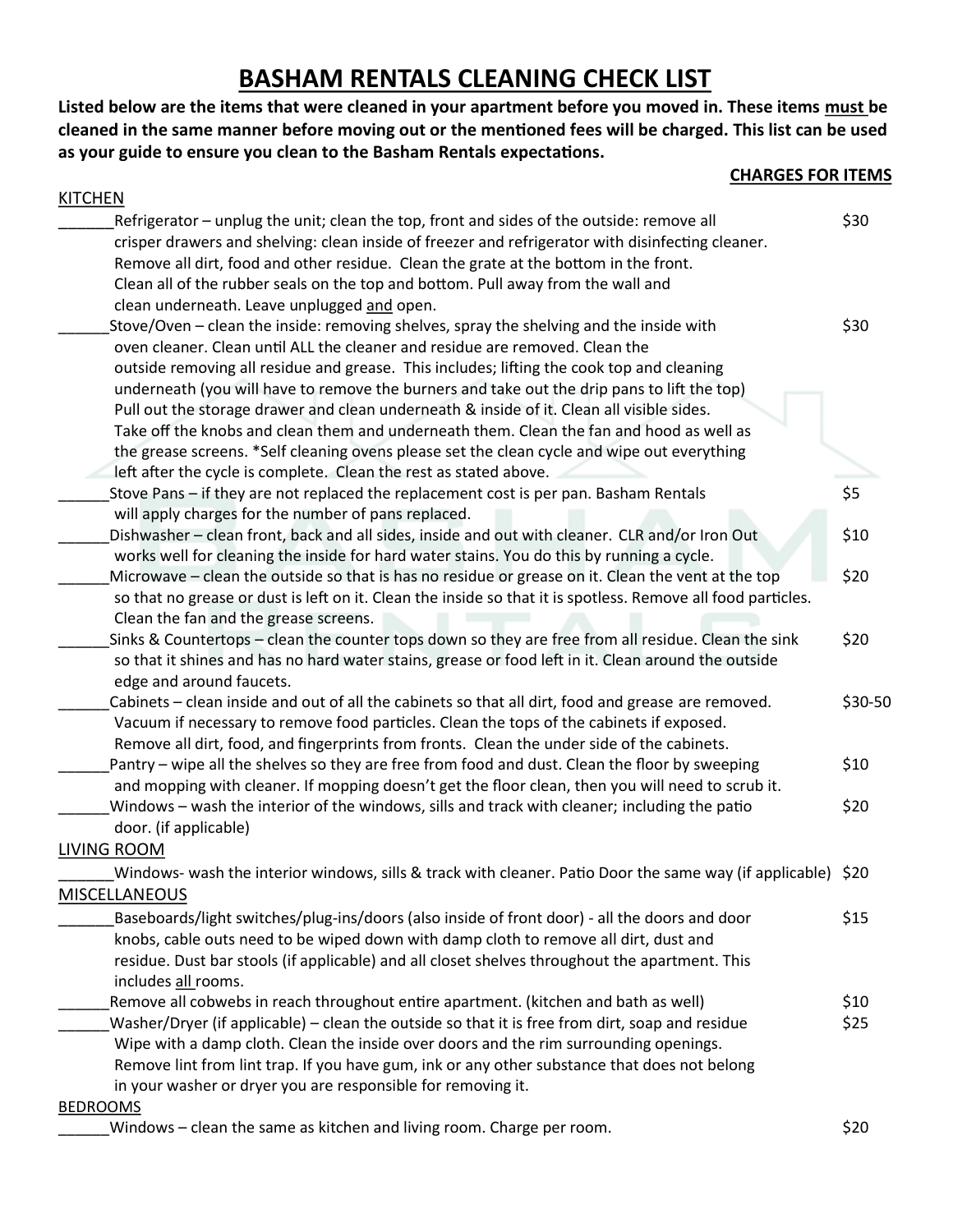| <b>MINI BLINDS</b>                                                                                                                                                 |     |           |
|--------------------------------------------------------------------------------------------------------------------------------------------------------------------|-----|-----------|
| This is for all blinds throughout the apartment, including vertical blinds. Dust them first                                                                        |     | \$10      |
| then remove any residue with a damp cloth. (Charge is per blind)                                                                                                   |     |           |
| <b>CARPETS</b><br>Vacuum all carpet throughout the unit. This includes edging next to trim and doorways.                                                           |     | \$10      |
| Don't forget behind the doors and in the closets.                                                                                                                  |     |           |
| All carpets will be professionally cleaned upon moved out. This is an automatic charge.                                                                            |     | \$100-200 |
| The price is determined by the size of the unit. There may be an extra charge applied by the                                                                       |     |           |
| company for heavy staining. This charge is at the company's discretion.                                                                                            |     |           |
| BATHROOM - Per bath                                                                                                                                                |     |           |
| Tub/Shower - the shower unit must be cleaned of all soap scum, hard water stains and any                                                                           |     | \$30-40   |
| other debris. Clean the outside of the tub as well. The top rim needs to be wiped down.                                                                            |     |           |
| Remove your shower curtain and rings.                                                                                                                              |     |           |
| Toilet - use toilet bowl cleaner inside the bowl with a brush. Clean the outside using disinfectant                                                                |     | \$15      |
| cleaner. This includes the tank, the outside of the bowl and the stand on which the toilet sits,                                                                   |     |           |
| including all the way to the floor. If it is porcelain clean it.                                                                                                   |     |           |
| Vanity/Countertop/Sink - Clean vanity inside and out so that all residue and debris is removed.                                                                    |     | \$20      |
| Clean the sink and countertop so that residue, soap, toothpaste and hard water stains are                                                                          |     |           |
| completely removed. Shine faucet and drain stopper.                                                                                                                |     |           |
| Mirrors-windex, make sure it isn't streaky.                                                                                                                        |     | \$5       |
| Towel bars/Toilet Paper Holders - Clean and shine them.                                                                                                            |     | \$5       |
| Medicine cabinet – (if applicable) Clean the inside and sides with a damp cloth and clean mirror.                                                                  |     | \$10      |
| Floor - Sweep floor including edges. Scrub the floors.                                                                                                             |     | \$10      |
| <b>PATIO/FRONT PORCH/BALCONY (if applicable)</b>                                                                                                                   |     |           |
| Knock down cobwebs, clean and sweep off. If you have trash, grills or other items located in                                                                       |     | \$20      |
| these areas, please remove them yourself.                                                                                                                          |     |           |
| <b>CEILING FANS AND LIGHT FIXTURES</b>                                                                                                                             |     |           |
| Dust each blade of the ceiling fan then clean off any additional dirt from the blades. Clean the                                                                   |     | $$5-10$   |
| light fixture attached to the fan as well. This price is per fan.                                                                                                  |     |           |
| Light Fixtures - Globes/covers need to be removed and cleaned.<br>Clean all dust and debris from the light fixtures. Price is per fixture. This includes all rooms |     | \$5       |
| in the unit.                                                                                                                                                       |     |           |
|                                                                                                                                                                    |     |           |
| AIR REGISTER VENTS & EXHAUST FANS<br>Remove dust with a dry cloth, then clean with a damp cloth to remove dirt and                                                 | \$5 |           |
| and residue. This price is per vent. This includes baseboard heaters.                                                                                              |     |           |
| Exhaust fans - Remove dust and dirt. Clean the light cover (if applicable). They may need                                                                          |     | \$5       |
| (if applicable) They may need to be wiped down with a damp cloth and cleaner.                                                                                      |     |           |
| This price is per exhaust fan.                                                                                                                                     |     |           |
| <b>TILE/VINYL FLOORS</b>                                                                                                                                           |     |           |
| Sweep all floors including along the edge. Mop with cleaner.                                                                                                       |     | \$30      |
| If floors don't come clean with mopping you will need to scrub them. This includes                                                                                 |     |           |
| the kitchen, laundry, and entry areas.                                                                                                                             |     |           |
| <b>FURNACE/UTILITY ROOMS</b>                                                                                                                                       |     |           |
| Remove all cobwebs from inside the closet. Remove dirt and dust from closet door(s).                                                                               |     | \$20      |
| clean off water heater with a damp cloth. Sweep and mop the floor. Remove all personal                                                                             |     |           |
| items from the room, including trash.                                                                                                                              |     |           |
| LIGHT BULBS THROUGH OUT                                                                                                                                            |     |           |
| Make sure all light bulbs are in working order as per move in. Price is per bulb.                                                                                  |     | \$1       |
| <b>WALL A/C UNITS</b>                                                                                                                                              |     |           |
| Wipe down the exterior of the unit with cleaner and a cloth. Remove the filter and clean it with                                                                   |     | \$15      |
| a vacuum cleaner. Remove all dust and dirt.                                                                                                                        |     |           |
|                                                                                                                                                                    |     |           |